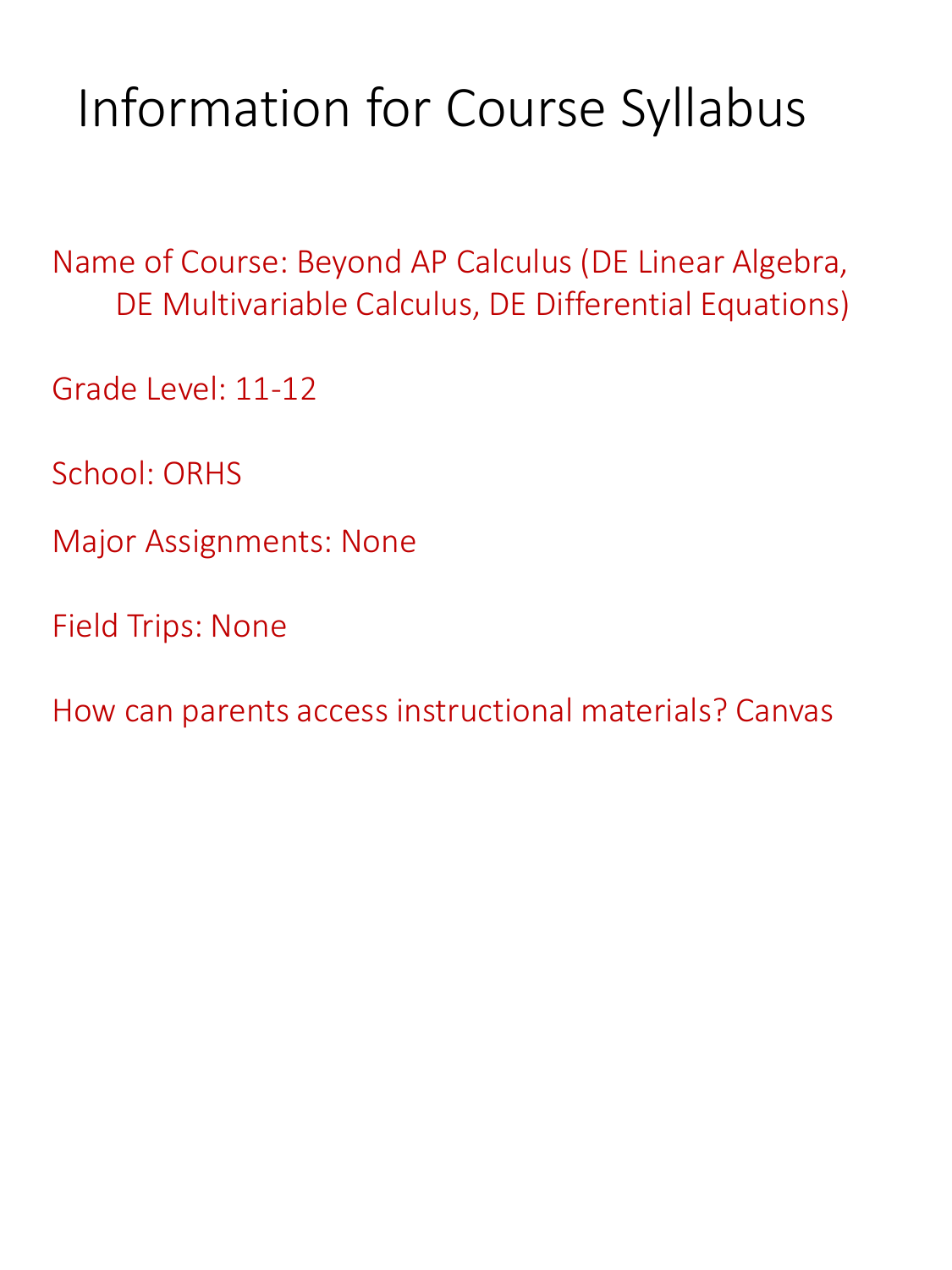### **DE Linear Algebra 2021-2022**

|        |                        | 1.1 Systems of Linear Equations                       |
|--------|------------------------|-------------------------------------------------------|
|        |                        | 1.2 Row Reduction and Echelon Forms                   |
|        | Unit 1: Linear Algebra | 1.3 Vector Equations                                  |
|        |                        | 1.4 The Matrix Equation $Ax = b$                      |
|        |                        | 1.5 Solution Sets of Linear Systems                   |
|        |                        |                                                       |
|        |                        | 1.7 Linear Independence                               |
|        |                        | 1.8 Introduction to Linear Transformations            |
|        |                        | 1.9 The Matrix of a Linear Transformation             |
|        | Matrix Algebra         | 2.1 Matrix Operations                                 |
|        |                        | 2.2 The Inverse of a Matrix                           |
| August |                        |                                                       |
|        |                        | 2.3 Characterizations of Invertible Matrices          |
|        |                        |                                                       |
|        | Unit 2:                | 2.5 Matrix Factorizations                             |
|        |                        |                                                       |
|        | nants                  | 3.1 Introduction to Determinants                      |
|        |                        |                                                       |
|        | Determi                | 3.2 Properties of Determinants                        |
|        |                        |                                                       |
|        |                        |                                                       |
|        | Unit 3:                | 3.3 Cramer's Rule, Volume, and Linear Transformations |
|        |                        |                                                       |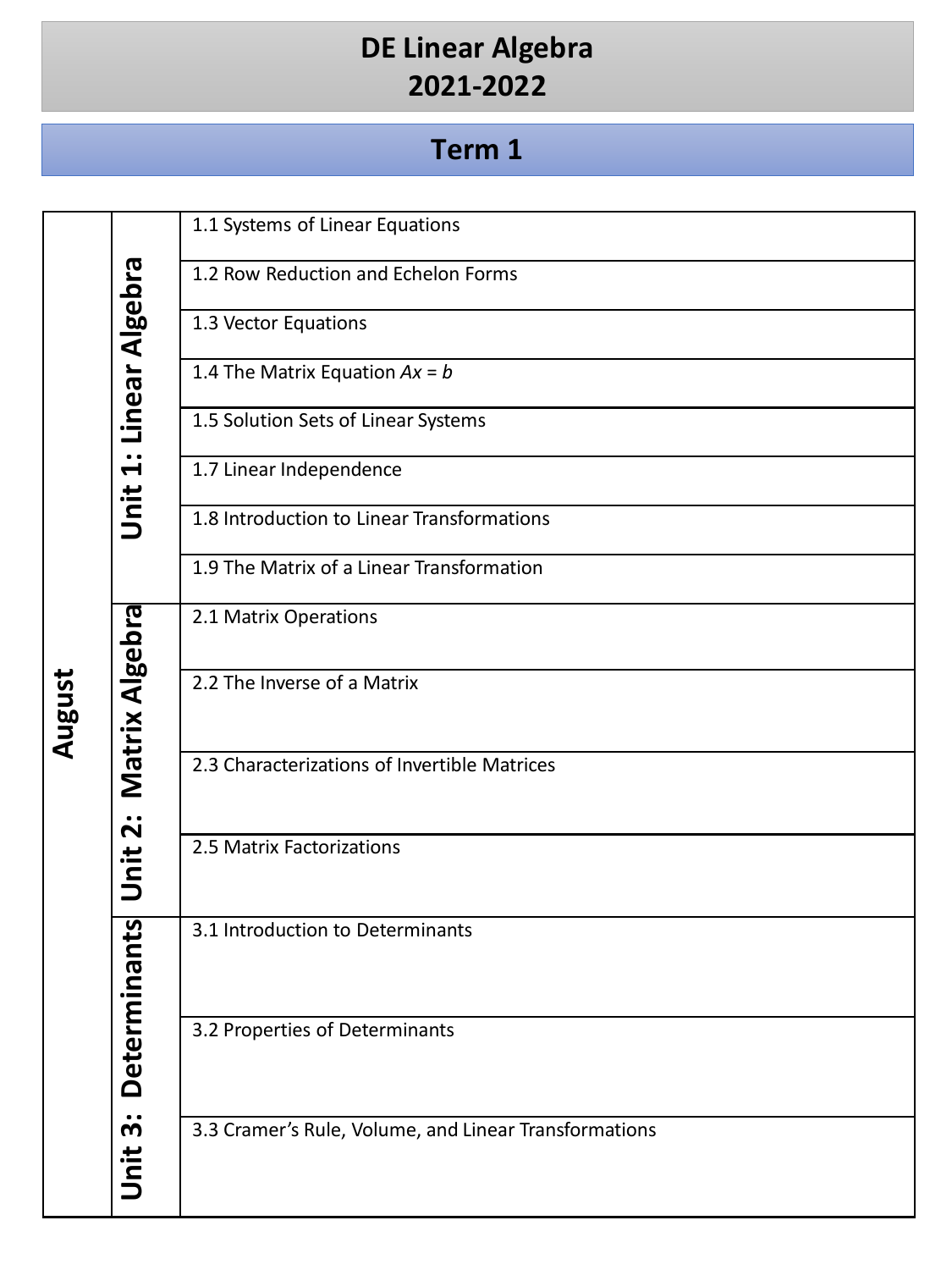# DE Linear Algebra<br>2021-2022

|           |                       | 4.1 Vector Spaces and Subspaces                            |
|-----------|-----------------------|------------------------------------------------------------|
|           |                       | 4.2 Null Spaces, Column Spaces, and Linear Transformations |
|           | Unit 4: Vector Spaces | 4.3 Linearly Independent Sets; Bases                       |
|           |                       | 4.4 Coordinate Systems                                     |
|           |                       | 4.5 The Dimension of a Vector Space                        |
|           |                       | 4.6 Rank                                                   |
|           |                       | 4.7 Change of Basis                                        |
| September | Eigenvectors          | 5.1 Eigenvectors and Eigenvalues                           |
|           | Eigenvalues &         | 5.2 The Characteristic Equation                            |
|           |                       | 5.3 Diagonalization                                        |
|           | Unit 5:               |                                                            |
|           |                       |                                                            |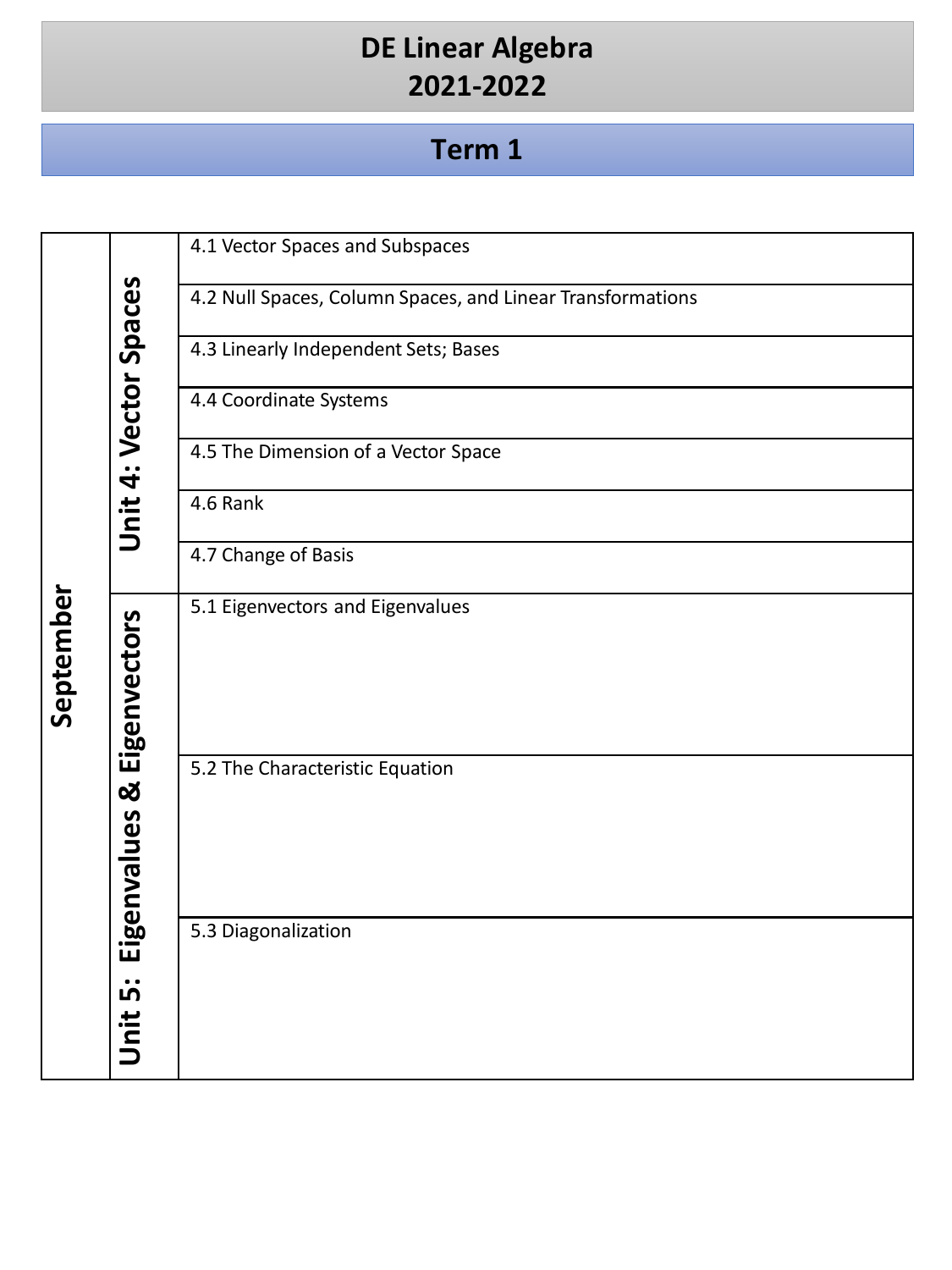# DE Linear Algebra<br>2021-2022

|                |                              | 6.1 Inner Product, Length, and Orthogonality |
|----------------|------------------------------|----------------------------------------------|
|                |                              | 6.2 Orthogonal Sets                          |
|                | Orthogonality                | 6.3 Orthogonal Projections                   |
| <b>October</b> | $\ddot{\bm{\omega}}$<br>Unit | 6.4 The Gram - Schmidt Process               |
|                |                              | 7.1 Diagonalization of Symmetric Matrices    |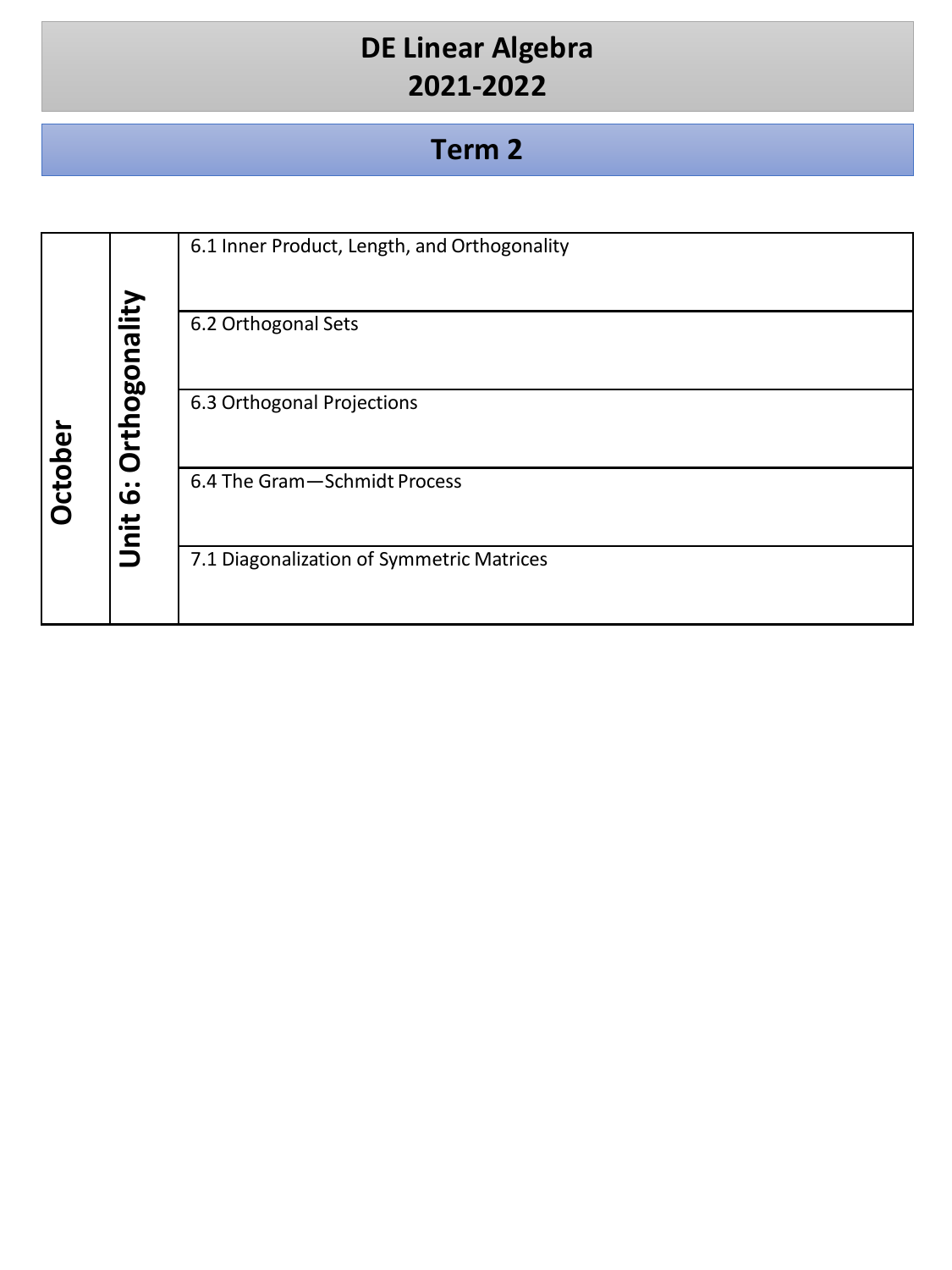#### **DE Multivariable Calculus 2021-2022**

|          |                    | ၛ                  | 1.1 Three-Dimensional Coordinate Systems                                                                                 |
|----------|--------------------|--------------------|--------------------------------------------------------------------------------------------------------------------------|
|          | and the<br>Vectors |                    | 1.2 Vectors                                                                                                              |
|          |                    |                    | $\overline{\text{R}}$ 1.3 The Dot Product                                                                                |
|          |                    | $\frac{1}{\sigma}$ | 1.4 The Cross Product                                                                                                    |
|          | $\ddot{ }$         |                    | 1.4 The Cross Product<br>1.5 Equations of Lines and F<br>1.6 Functions and Surfaces<br>1.5 Equations of Lines and Places |
| November | Unit               |                    |                                                                                                                          |
|          |                    |                    | 1.7 Cylindrical and Spherical Coordinates                                                                                |
|          | Vector<br>Unit 2:  | ctions<br>Eun      | 2.1 Vector Functions and Space Curves                                                                                    |
|          |                    |                    | 2.2 Derivatives and Integrals of Vector Functions                                                                        |
|          |                    |                    | 2.3 Arc Length and Curvature                                                                                             |
|          |                    |                    | 2.4 Motion in Space: Velocity and Acceleration                                                                           |
|          |                    |                    | 2.5 Parametric Surfaces                                                                                                  |

|                                 |        |               | 3.1 Functions of Several Variables |
|---------------------------------|--------|---------------|------------------------------------|
| ഉ<br>$\overline{E}$             | ത      | <b>S</b><br>ധ |                                    |
| ပ္ပြ<br>$\bar{\mathbf{\omega}}$ | ω<br>௳ |               | 3.2 Limits and Continuity          |
|                                 | m      |               |                                    |
|                                 | ≝.     | ω             | 3.3 Partial Derivatives            |
|                                 |        |               |                                    |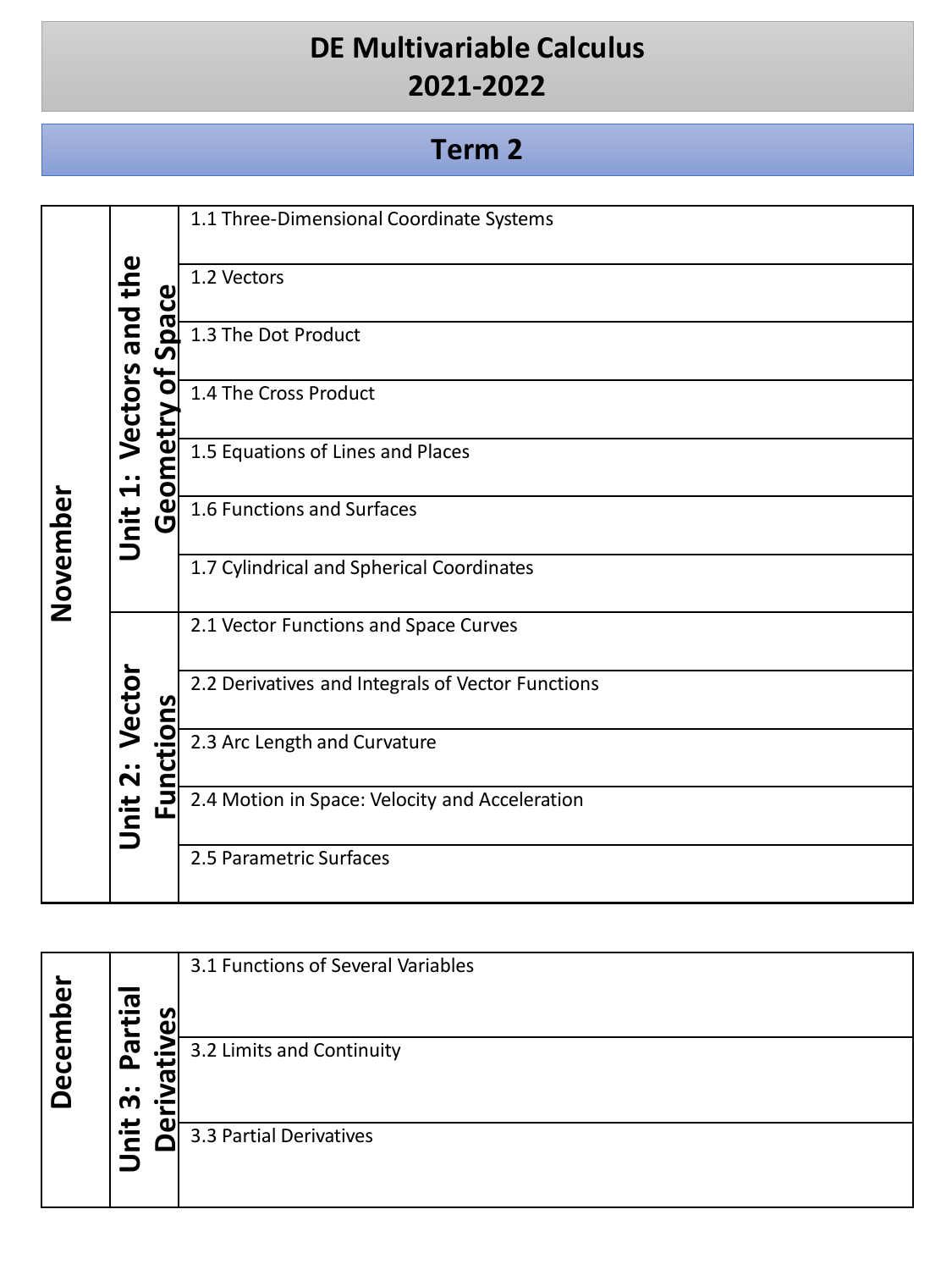#### **DE Multivariable Calculus 2021-2022**

|         |                                  | 3.4 Tangent Planes and Linear Approximations                     |
|---------|----------------------------------|------------------------------------------------------------------|
|         | e.<br>H<br>$\boldsymbol{\sigma}$ | 3.5 The Chain Rule<br>n                                          |
| January | ௳<br>m                           | <u>:5</u><br>3.6 Directional Derivatives and the Gradient Vector |
|         | iid                              | 3.7 Maximum and Minimum Values                                   |
|         |                                  | 3.8 Lagrange Multipliers                                         |

|          |                    | 4.1 Double Integrals over Rectangles                          |
|----------|--------------------|---------------------------------------------------------------|
|          |                    | 4.2 Iterated Integrals                                        |
|          | Multiple Integrals | 4.3 Double Integrals over General Regions                     |
|          |                    | 4.4 Double Integrals in Polar Coordinates                     |
| February |                    | 4.5 Applications of Double Integrals                          |
|          |                    | 4.6 Surface Area                                              |
|          | Unit 4:            | 4.7 Triple Integrals                                          |
|          |                    | 4.8 Triple Integrals in Cylindrical and Spherical Coordinates |
|          |                    | 4.9 Change of Variables in Multiple Integrals                 |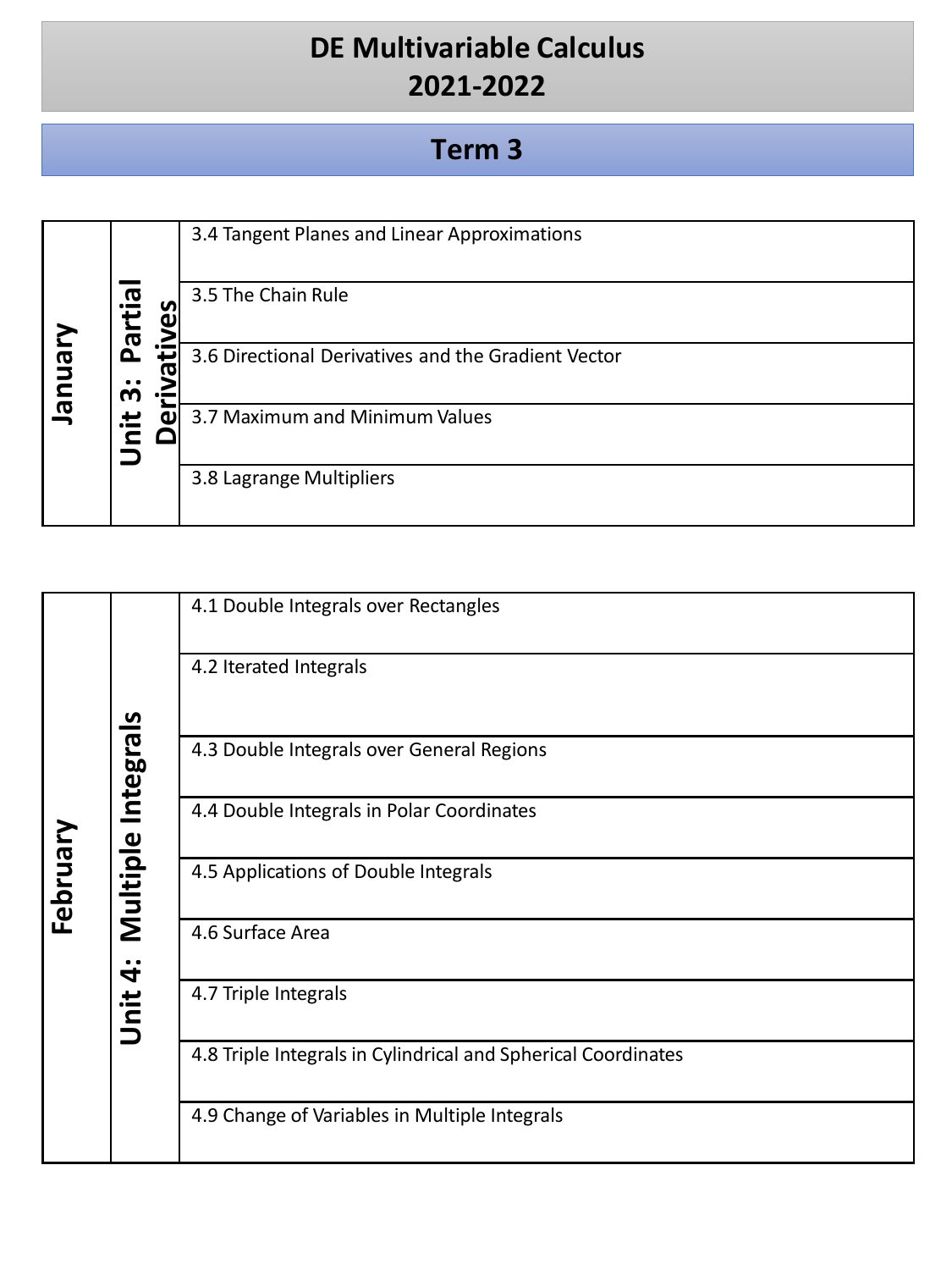### **DE Multivariable Calculus 2021-2022**

|       |                   | 5.1 Vector Fields                              |
|-------|-------------------|------------------------------------------------|
|       |                   | 5.2 Line Integrals                             |
|       | Vector Calculus   | 5.3 The Fundamental Theorem for Line Integrals |
| March |                   | 5.4 Green's Theorem                            |
|       |                   | 5.5 Curl and Divergence                        |
|       | <u>ம்</u><br>Unit | 5.6 Surface Integrals                          |
|       |                   | 5.7 Stokes' Theorem                            |
|       |                   | 5.8 The Divergence Theorem                     |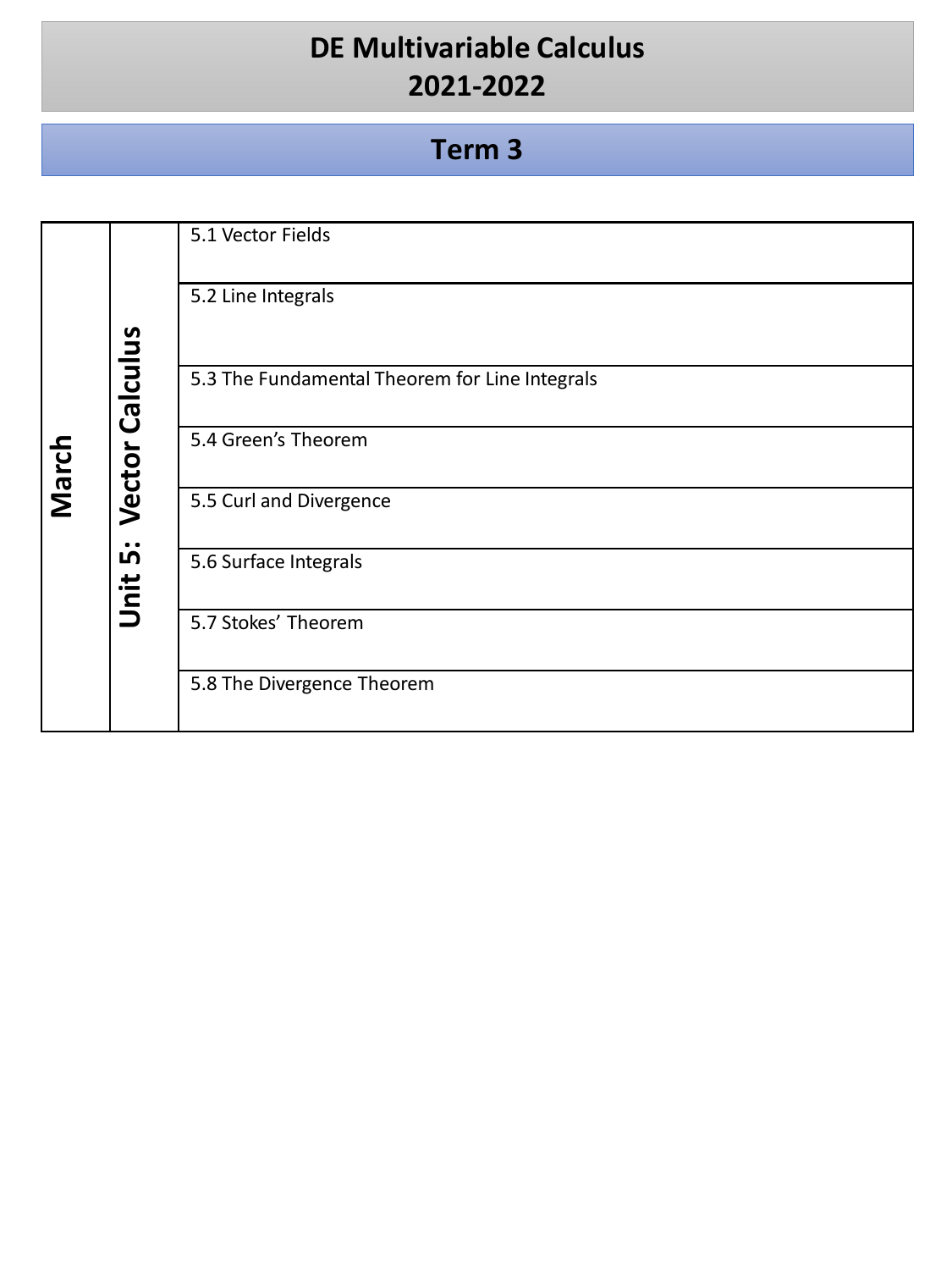#### **DE Differential Equations 2021-2022**

| March | $\boldsymbol{\omega}$ | ທ၊                    | 1.1 Introduction to Differential Equations    |
|-------|-----------------------|-----------------------|-----------------------------------------------|
|       | ΣĹ<br><u>is</u>       | ത്<br>ш               | 1.2 First Order Linear Differential Equations |
|       | ய<br>↽                | $\boldsymbol{\sigma}$ | 1.3 Exact Equations                           |
|       | ir                    | iffe                  | 1.4 Substitution and Transformation           |

|       | Second Order        | <b>S</b><br>$\mathbf{C}$<br><u>I Equatio</u><br>ntial | 2.1 Homogeneous 2nd Order Differential Equations                                         |
|-------|---------------------|-------------------------------------------------------|------------------------------------------------------------------------------------------|
|       | $\ddot{\mathbf{v}}$ | ုပ္                                                   | 2.2 Nonhomogeneous 2nd Order Differential Equations Method of<br>Variation of Parameters |
|       |                     |                                                       | Method of Undetermined Coefficients                                                      |
| April | jnit<br>5           | iffe                                                  |                                                                                          |
|       |                     |                                                       | 3.1 LaPlace Transforms (Definition)                                                      |
|       | <b>Palace</b>       | <u>cms</u><br><u>ō</u>                                | 3.2 Inverse LaPlace Transforms                                                           |
|       | $\ddot{\bm{m}}$     | <u>ທ</u><br>ā                                         | 3.3 Solve a Differential Equation by LaPlace Transforms                                  |
|       | Unit                |                                                       | 3.4 Solve a system of Differential Equations by LaPlace<br>Transforms                    |